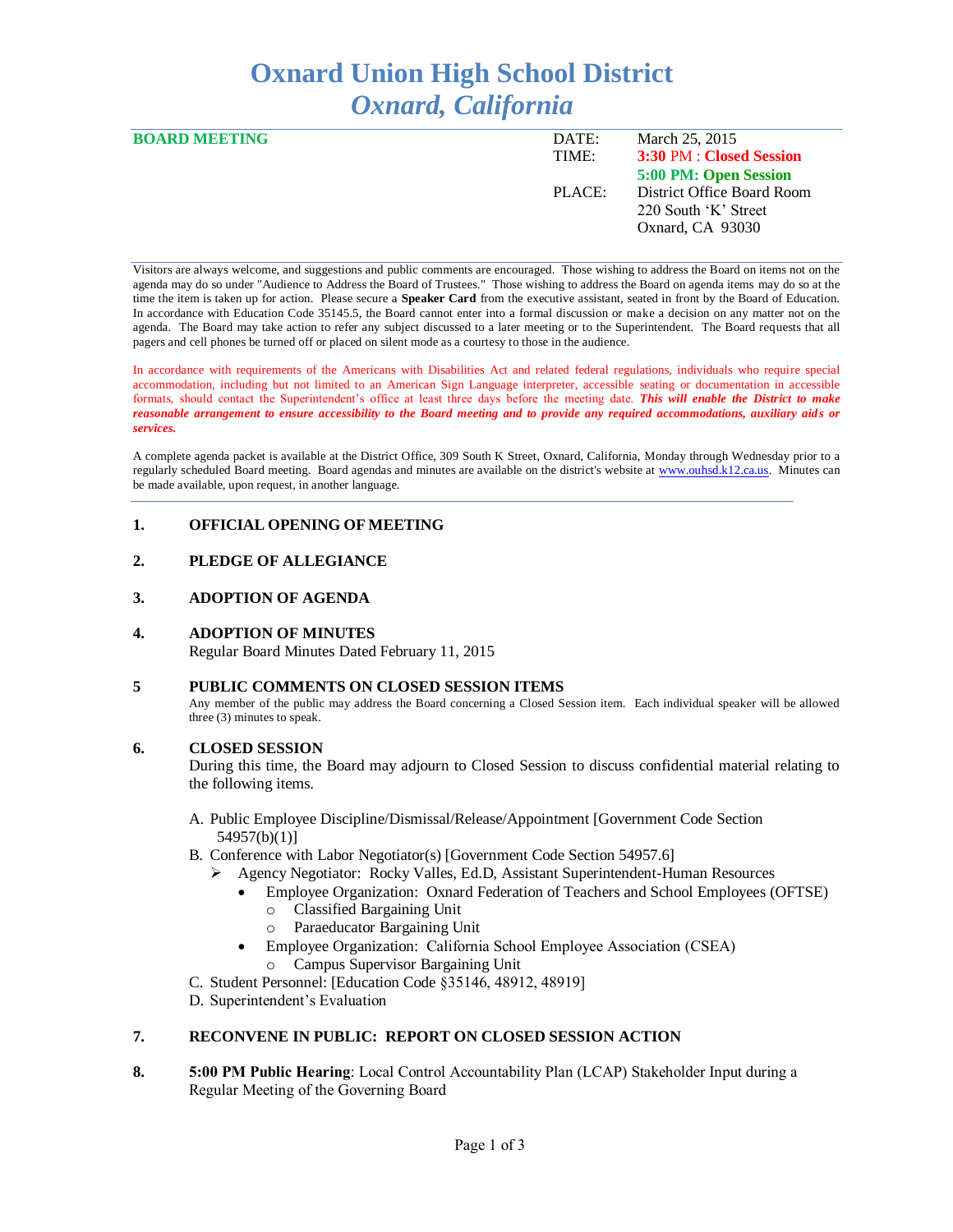Board Meeting Agenda March 25, 2015

# **9. RECOGNITION:**

**A.** CIF Wrestling Champions – William Dabbs **B.** Dr. Gregory O'Brien – Years of Service to Oxnard Union High School District

#### **10. PUBLIC COMMENTS TO ADDRESS THE BOARD OF TRUSTEES**

Those persons wishing to address the Board may do so at this time by completing a Speaker Card. All comments are to be directed to the Board President. Individual speakers shall be allowed three (3) minutes to address the Board on each agenda or non-agenda item. With Board consent, the President may increase or decrease the time allowed for public presentation, depending on the topic and the number of persons wishing to be heard. The President may take a poll of speakers for or against a particular issue and may ask that additional persons speak only if they have something new to add. Please refer to the complete text of Oxnard Union High School District Board Policy 9323: *Procedures for Communicating with the Board of Trustees.*

# **11. SUPERINTENDENT'S REPORTS**

General Report: Gabe Soumakian, Ed.D.

# **12. STUDENT REPRESENTATIVE REPORT -** Sierra Kavon

# **13. CONSENT CALENDAR**

#### **Administrative Services**

- A. Consideration of Approval of Service Agreement Between Oxnard Union High School District and Associated Valuation Services (AVS) for Web-Interface Tracking System of District Inventory Assets
- B. Consideration of Approval of Service Agreement Between OUHSD and Associated Valuation Services (AVS) for Physical Inventory of District Assets
- C. Consideration of Approval of Purchase Orders and Direct Pays, February 26 March 11, 2015
- D. Consideration of Approval of Donations, February 17 March 16, 2015
- E. Consideration of Approval of the Disposal of Surplus Property, November 4, 2014 March 16, 2015

#### **Educational Services**

- F. Consideration of Approval of Non-Public School Placement for Student Cases #31-35, according to the Recommendation of the Student's IEP Team and the Director of Special Education.
- G. Consideration of Approval of Waiver of CAHSEE requirement for OUHSD students with Disabilities

#### **21st Century Learning & Innovation**

H. Consideration of Approval of Stipulated Student Expulsion(s) by Agreement of the School Principal, the Student, and the Students' Parent/Guardian, as per Board Policy 5144, Section 22

#### **Human Resources**

I. Consideration of Approval of Certificated and Classified Personnel

#### **Board of Trustees**

J. Consideration of Deletion of Board Bylaw 9221: *Recruiting New Board Members*

# **14. ACTION ITEMS**

#### **Administrative Services**

A. Consideration of Food Services Delivery Options for 2015-2016

- B. Consideration of Adoption of Resolution No. 15-14, Resolution Relating to the Maintenance and Operations Building at Rancho Campana High School
- C. Consideration of Letter to the Department of Pesticide Regulations